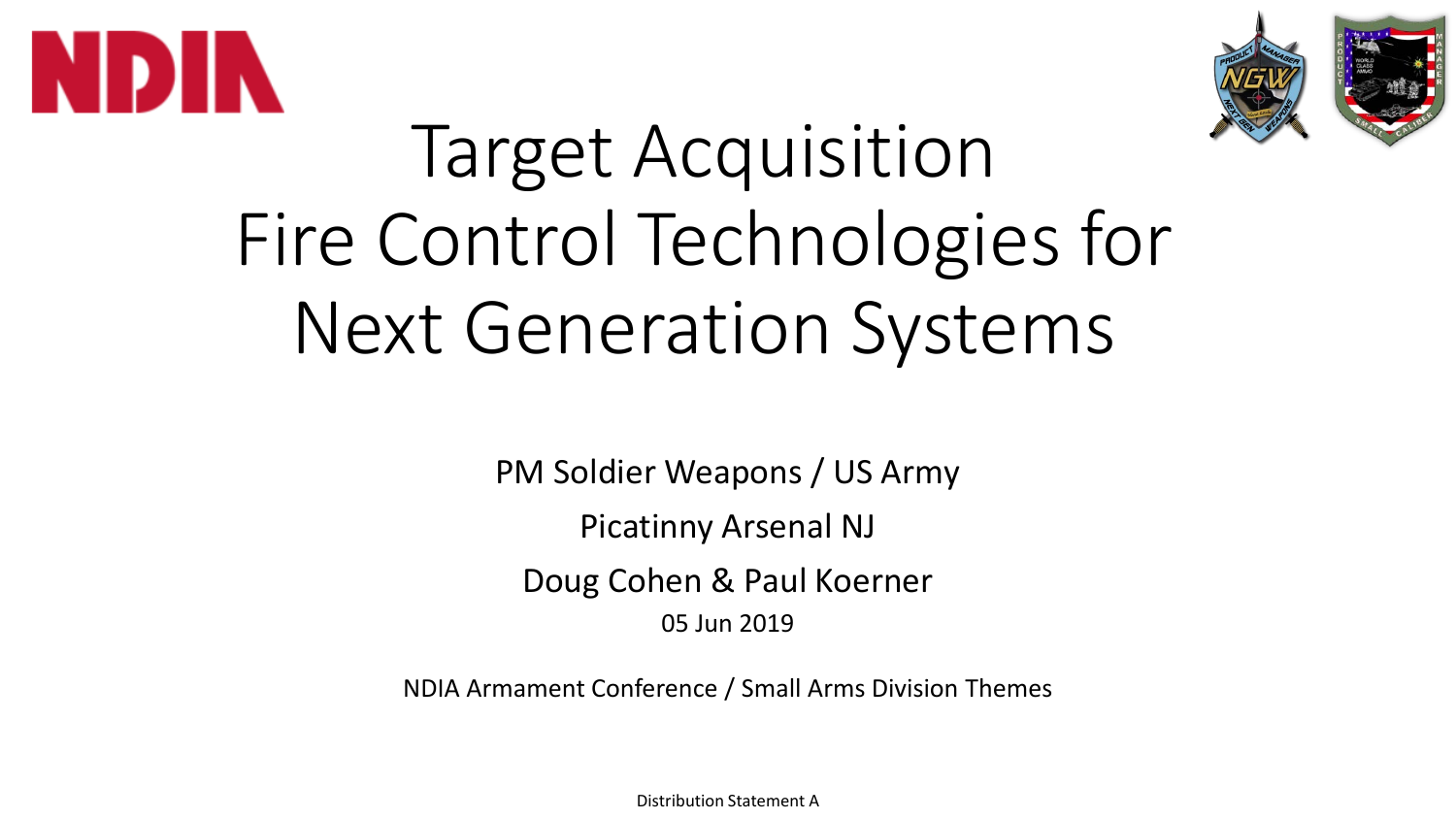

## PM SW NGSW-FC Overview

- **Integrated Technologies to reduce soldier load**
- **Increase ability to accurately engage targets**
- **Direct View Optic for Degraded/Powerless Operation**
- **Magnification**
	- $\triangleright$  Variable Magnification to 6x or greater to identify and engage targets beyond 600 meters
- **Disturbed Reticle**
	- Ballistics calculated in near real time using sensor suite information
- **Sensor Suite:** 
	- $\triangleright$  Temperature
	- $\triangleright$  Pressure
	- $\triangleright$  Range Finder
- **Close Quarters Battle (CQB)**
	- $\triangleright$  True 1X magnification for two eye open shooting

#### **Modernizing Fire Control Capabilities for the Dismounted Soldier**



#### Distribution Statement A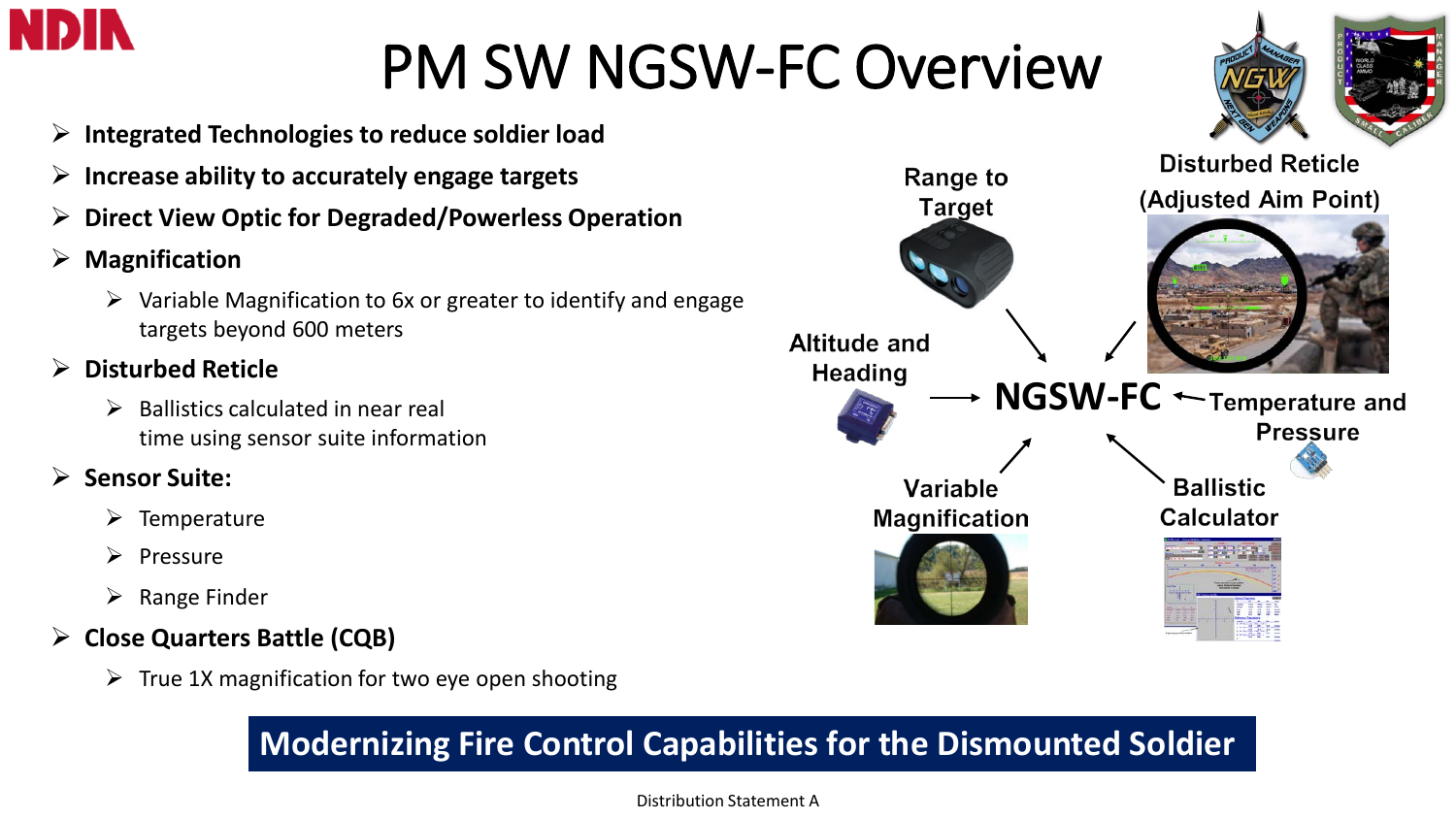

## Overarching Schedule/Roadmap